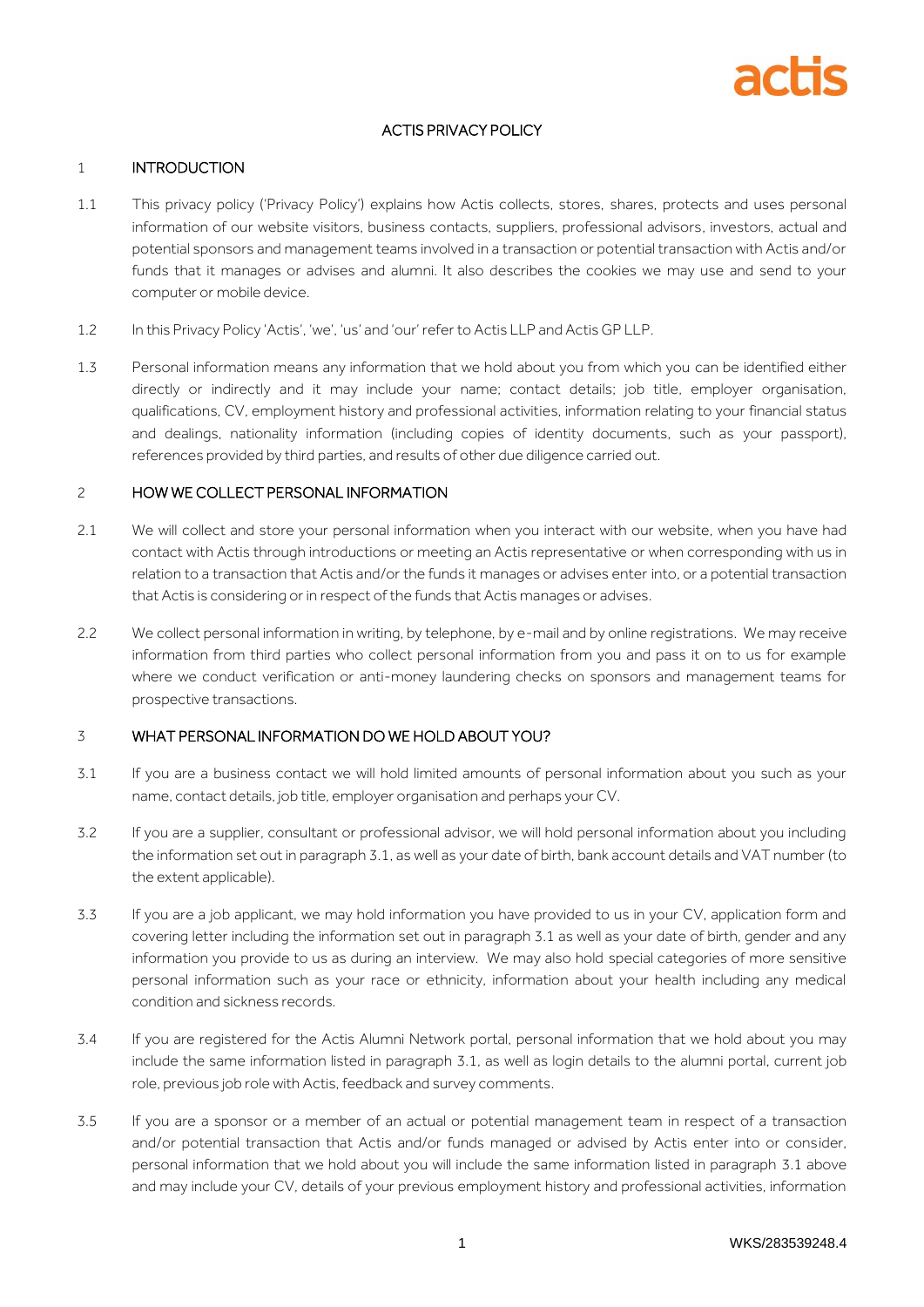relating to your financial status and dealings, nationality (including copies of identity documents, such as a passport), references provided by third parties and results of other due diligence carried out.

- 3.6 If you are an investor or potential investor, personal information we hold about you may include the same information as listed in paragraph 3.1, as well as bank account details, share in investments, amounts invested, returns from such investments and tax number, and information relating to your financial status and dealings, nationality (including copies of identity documents, such as a passport), references provided by third parties and results of other due diligence carried out. For more information, relating to the information we hold about you if you are an investor, please refer to the relevant investment documentation.
- 3.7 We will take reasonable steps to keep the personal information that we store accurate and where necessary up to date. If you consider that any of the personal information that Actis holds about you is incorrect please notify Actis, see Contact Information in paragrap[h 18](#page-6-0) below.

## 4 HOW WE USE YOUR INFORMATION

- 4.1 We will use your personal data, and may share your personal data with other parties acting on our behalf, for one or more of the following purposes:
	- 4.1.1 managing and maintaining records of services or advice we have received, and commissioning further services;
	- 4.1.2 seeking and obtaining advice from our professional advisors, including lawyers, accountants and other consultants;
	- 4.1.3 inviting you to presentations and events and organising meetings between you and Actis representatives;
	- 4.1.4 providing you with analysis of the markets Actis operates in;
	- 4.1.5 assessing potential transactions;
	- 4.1.6 maintaining records of investments and administering any transaction that one of our funds (or parties related to it) enters into;
	- 4.1.7 assessing your suitability for involvement in a transaction, including verifying your identity and source of funds;
	- 4.1.8 complying with our (and our funds') regulatory and legal obligations, including tax reporting and assessing and managing risk;
	- 4.1.9 for our own administrative purposes or conducting internal audits;
	- 4.1.10 protecting our legal rights and interests;
	- 4.1.11 if you are a supplier, consultant, professional advisor or investor, to carry out our contract with you; and
	- 4.1.12 to conduct research about the use of our website.
- 4.2 We will not sell your personal information to others.
- 4.3 If we wish to use your personal information for a purpose beyond that for which it was originally provided, we will ask for your consent or seek to rely on another valid legal ground to process your personal information in accordance with the applicable law.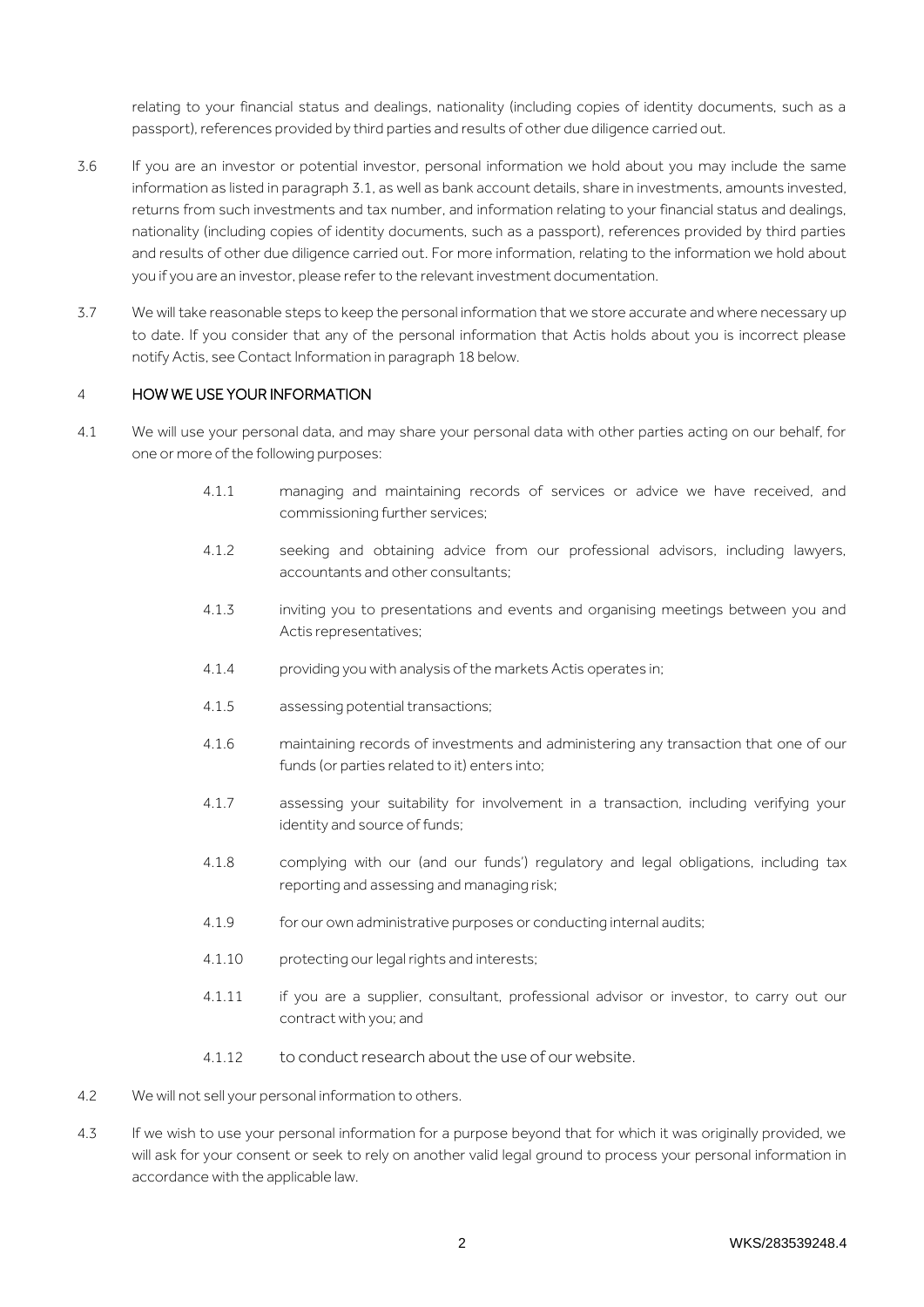## 5 INFORMATION FOR MARKETING PURPOSES

- 5.1 We may use your information to send you updates and news concerning Actis and its business and activities and events which we feel may be of interest to you.
- 5.2 If at any time you wish us to stop using your information for these purposes, please notify Actis, see Contact Information in paragrap[h 18](#page-6-0) below.

## 6 GROUNDS FOR PROCESSING

- 6.1 In order to store, hold and process your data lawfully we rely on one or more of the following legal grounds:
	- 6.1.1 your consent to particular processing activities. For example, where you have consented to us using your information for marketing purposes; or
	- 6.1.2 our legitimate interests in running our business. For example, if we enter into a transaction involving you, whether it completes or not, it may be necessary for us to process your personal information for the purpose of performing that contract and/or for complying with our legal and regulatory obligations;
	- 6.1.3 our compliance with a legal obligation to which Actis is subject. For example, we have a duty to investigate and respond to complaints made against us and may need to process your personal information as part of such investigation; or
	- 6.1.4 if you are a party to a contract, because processing your personal data is necessary for the performance of that contract.

## 7 DISCLOSURE OF YOUR PERSONAL INFORMATION

- 7.1 There are circumstances where we may wish to disclose or are compelled to disclose your personal data to third parties. This will only take place in accordance with the applicable law and for the purposes listed above. These scenarios include disclosure:
	- 7.1.1 to other companies in the Actis group or our representative or associated offices;
	- 7.1.2 to our outsourced third party service providers who process personal information on our behalf such as providers of cloud hosting solutions or providers of data storage or security;
	- 7.1.3 to professional advisors such as lawyers and accountants, fund administrators or other consultants;
	- 7.1.4 to persons who have an interest or involvement in or who are considering an interest or involvement in a transaction with Actis (or funds managed or advised by Actis) including financial intermediaries, providers of finance, co-investors and investors in funds managed or advised by Actis;
	- 7.1.5 to legal and regulatory authorities where we are required by law or regulation to do so; and
	- 7.1.6 to any other third party where you have provided your consent.

## 8 TRANSFER OF PERSONAL DATA OUTSIDE OF THE UK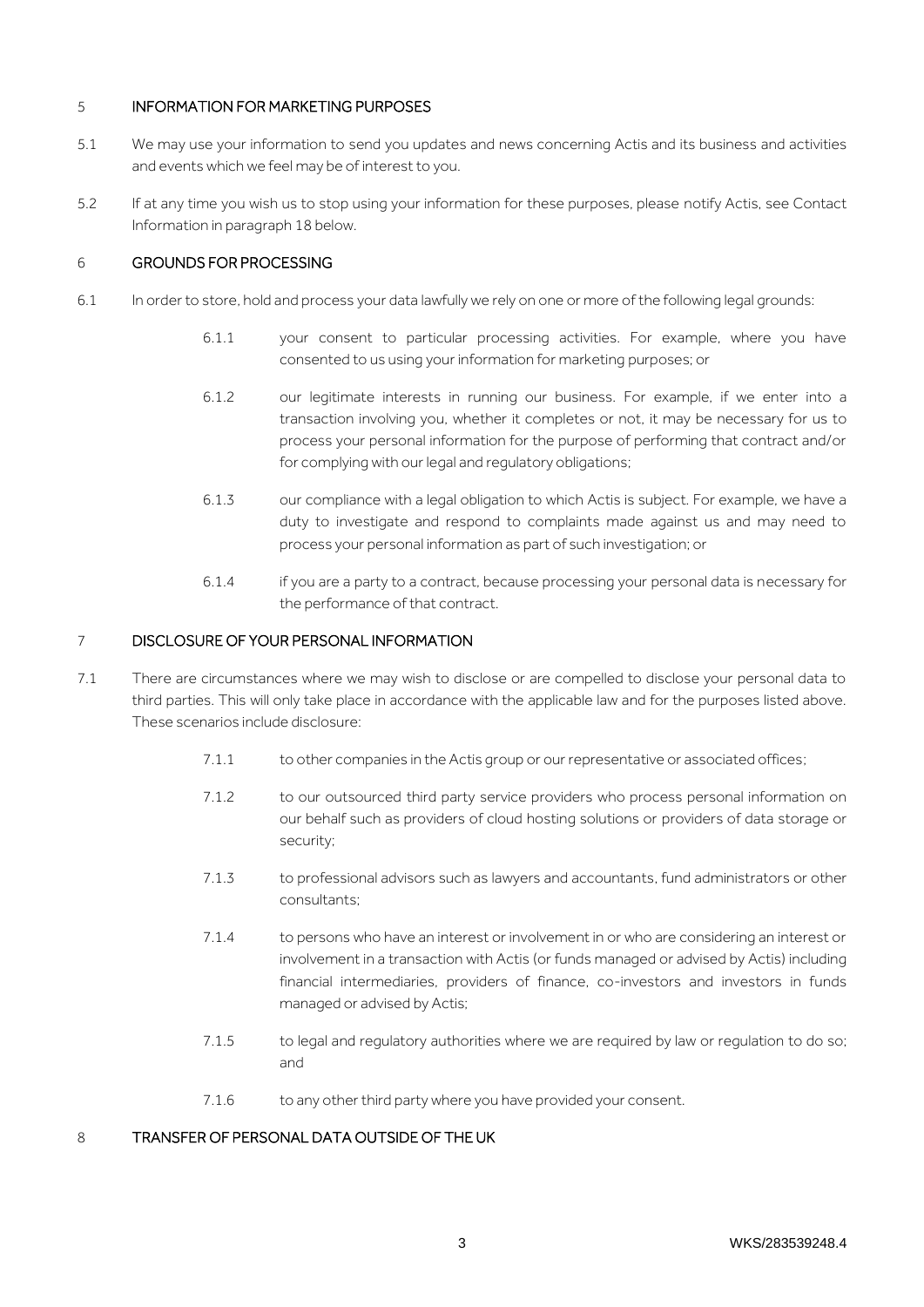Actis is an international business and we may transfer your personal data to a third party in countries outside the UK including outside of the EEA for further processing in accordance with the purposes set out in this Privacy Policy. In particular, your personal data may be transferred throughout the Actis group and to our outsourced service providers located abroad, and this may include companies, offices or data centres. In these circumstances we will, as required by applicable law, ensure that your privacy rights are adequately protected by appropriate technical, organisational, contractual or other lawful means. Please contact us if you would like more information about how your personal data may be transferred by Actis and the safeguards that we have put in place; see Contact Information in paragrap[h 18](#page-6-0) below.

#### 9 RETENTION OF PERSONAL INFORMATION

We will take all reasonable steps to retain personal data only for the duration of the purpose for which it was obtained as set out in this Privacy Policy (unless longer retention is required by the applicable law or regulation). We may keep an anonymised form of your personal information, which will no longer refer to you, for statistical purposes without time limits, to the extent that we have a legitimate and lawful interest in doing so.

#### 10 CONFIDENTIALITY AND SECURITY

10.1 Actis will take all reasonable steps to:

- 10.1.1 safeguard all personal information that you provide to us;
- 10.1.2 ensure that it remains confidential and secure; and
- 10.1.3 ensure that personal privacy is respected.
- 10.2 All our data is stored in written or electronic form on our servers and computers and in various physical locations. We maintain physical, electronic and procedural safeguards to protect your personal information from misuse, unauthorised access or disclosure and loss or corruption by computer viruses and other sources of harm.

#### 11 YOUR RIGHTS WITH REGARDS TO YOUR PERSONAL INFORMATION

- 11.1 Data protection law provides individuals with certain rights, including the right to: access, rectify, withdraw consent, erase, restrict, transport, and object to the processing of, their personal information. Individuals also have the right to lodge a complaint with the relevant data protection authority if they believe that their personal information is not being processed in accordance with the law. Further information about your rights is set out below at paragraphs 11.1.1 to 11.1.6:
	- 11.1.1 Right to obtain a copy of your personal information. You may have the right to obtain a copy of the personal information we hold about you.
	- 11.1.2 Right to rectification. You may request that we rectify any inaccurate and/or incomplete personal information. If we disagree and believe the information to be accurate and complete, we will advise you and include a notation on the record that you dispute the information's accuracy.
	- 11.1.3 Right to withdraw consent. You may, as permitted by law, withdraw your consent to the processing of your personal information at any time. Such withdrawal will not affect the lawfulness of processing based on your previous consent.
	- 11.1.4 Right to object to processing. You may request that we stop processing your personal information.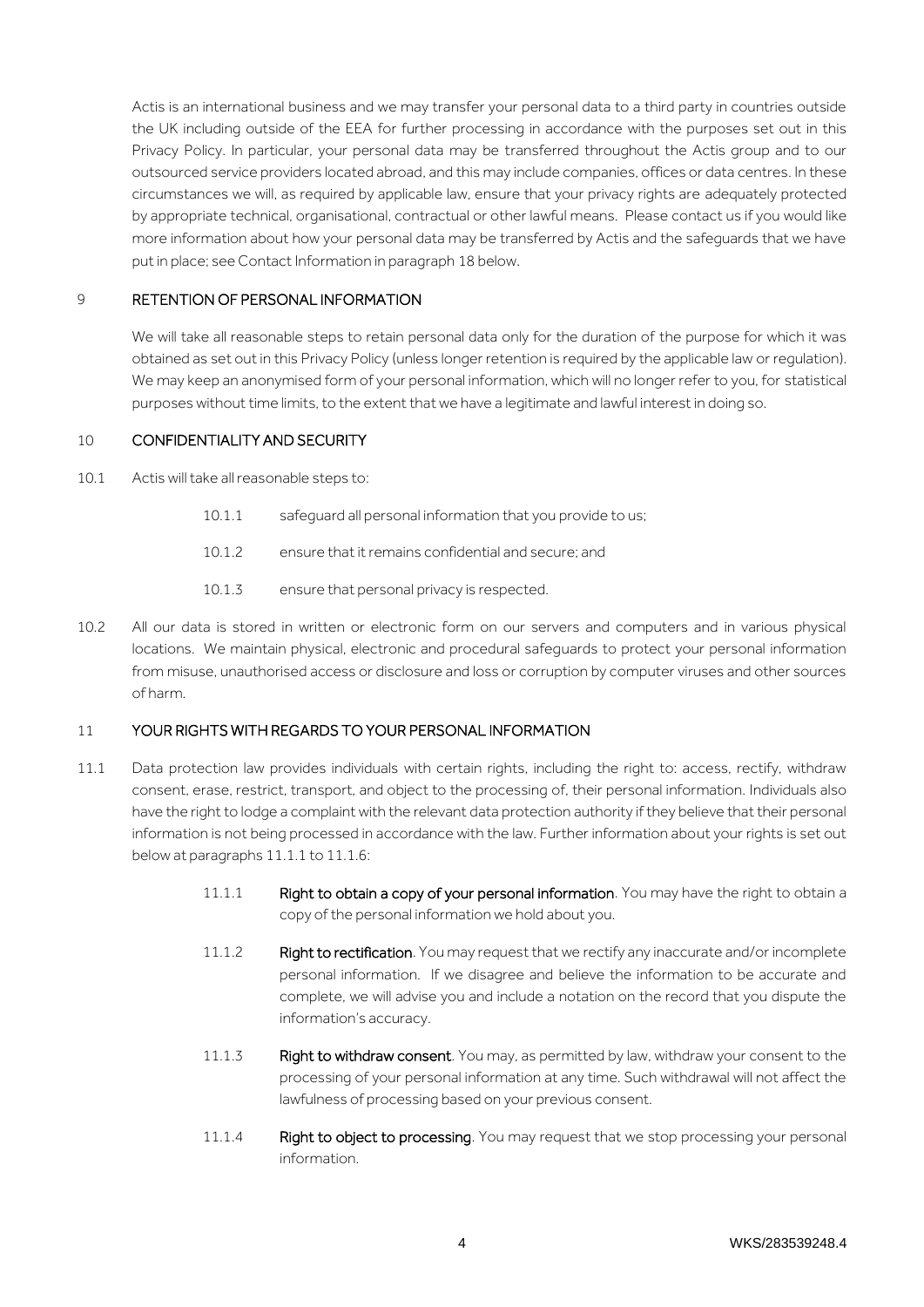- 11.1.5 Right to erasure. You may request that we erase your personal information and we will comply, unless there is a lawful reason for not doing so.
- 11.1.6 Right to lodge a complaint with the supervisory authority. You have the right to complain about the use of your personal information to the relevant supervisory authority, which in the UK is the Information Commissioner's Office.
- 11.2 Any request under paragraphs 11.1.1 to 11.1.5 should be submitted in writing to the Data Protection Compliance Manager [\(compliance@act.is\)](mailto:compliance@act.is). We would also suggest that you contact us if you have any questions or if you have a complaint in relation to how we process your personal information, see Contact Information in paragraph [18](#page-6-0) below. However, you do have the right to contact the relevant supervisory authority as noted in paragraph 11.1.6.

## 12 LINKS

Our website may provide hyperlinks to websites owned and controlled by others. Actis is not responsible and accepts no liability in relation to such websites or their contents or for their privacy practices. You should read any applicable privacy policy on any such website.

#### 13 THIRD PARTIES

Where you submit personal information on behalf of another person, you confirm that you have made that person aware of how we may collect, use and disclose their personal information, the reason you have provided it, how they can contact us and the terms of this Privacy Policy. You further confirm that they have consented to such collection, use and disclosure.

#### <span id="page-4-0"></span>14 ACTIS ALUMNI NETWORK

- 14.1 This paragraph [14](#page-4-0) applies to you if you are registered with or use the Actis Alumni Network. As part of the Actis Alumni Network you may receive information (including personal data) relating to other Actis Alumni. This information should not be used by or passed to any third parties. In respect of any such personal data that you may have access to, you agree:
	- 14.1.1 not to process such personal data for any direct marketing purposes unless the consent of the data subject has been obtained in accordance with applicable data protection law;
	- 14.1.2 to only use the personal data contained in the Actis Alumni Network in your personal capacity as an Actis alumni for social or professional networking and not on behalf of a company or other business entity seeking to commercialise the data; and
	- 14.1.3 not to transfer or permit the transfer of any such personal data outside the EEA without the data subject's express written consent.

#### 15 COMPLIANCE WITH PRIVACY LAWS

- 15.1 Actis complies with the data protection and privacy laws to which it is subject. You should satisfy yourself that you are familiar with those laws, including any exceptions which may apply under them. You should also be aware that privacy laws in various jurisdictions may change from time to time.
- 15.2 Except to the extent expressly stated otherwise in this Privacy Policy, Actis accepts no obligations with respect to the handling of personal information other than those mandated by law in any relevant country.

#### 16 COOKIES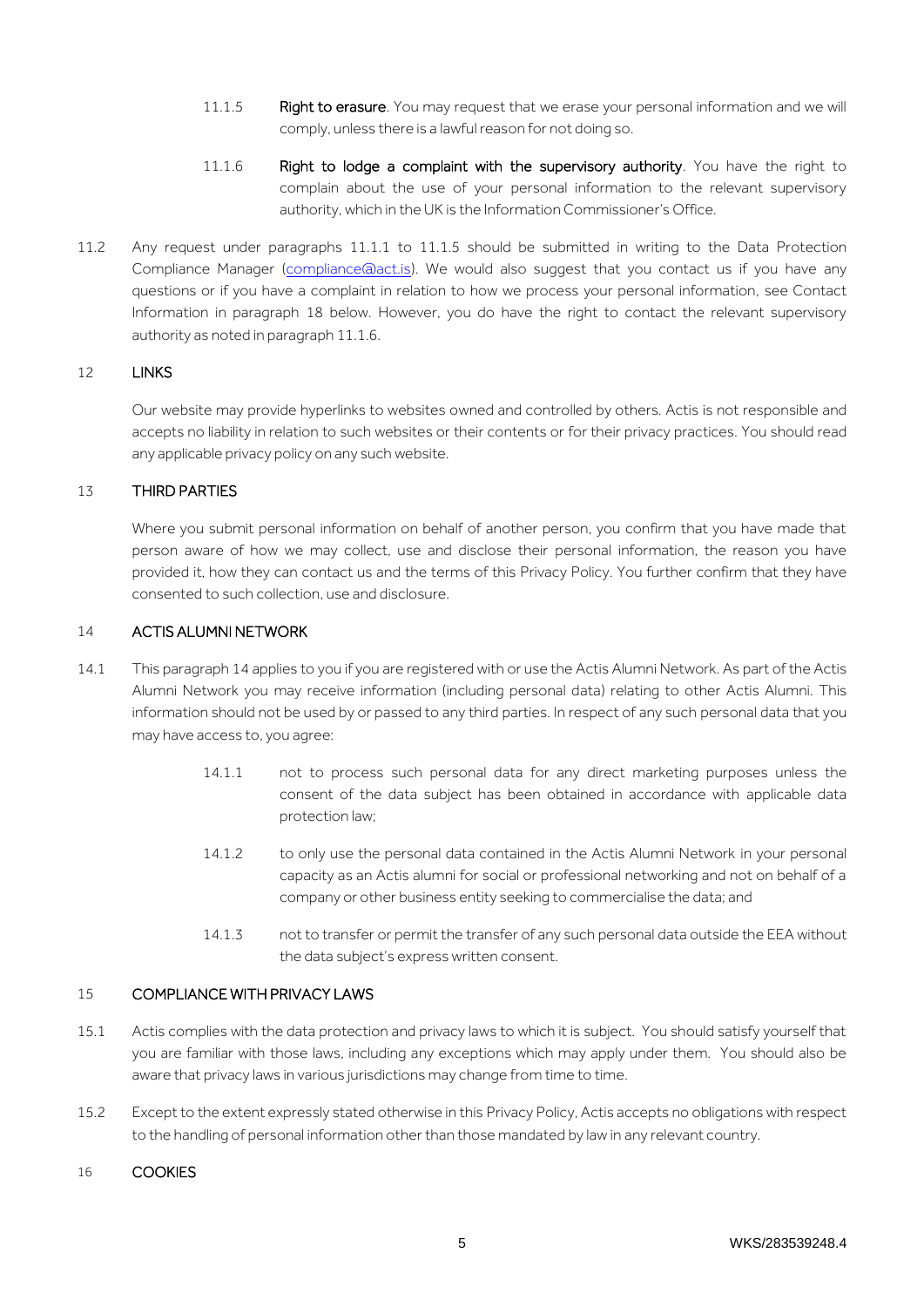- 16.1 Our website uses cookies to distinguish you from other users of our website. This helps us to provide you with a good experience when you browse our website and also allows us to improve our site. This section of the Privacy Policy explains what cookies are, why we use them and what you may do if you wish to restrict, remove or refuse to accept cookies.
- 16.2 By continuing to use this website, you agree to the use of cookies for the purposes set out in this Privacy Policy.
- 16.3 A cookie is a small file of letters and numbers that we store on your browser or the hard drive of your computer if you agree. Cookies contain information that is transferred to your computer's hard drive.
- 16.4 We use the following cookies:
	- 16.4.1 Strictly necessary cookies. These are cookies that are required for the operation of our website. They include, for example, cookies that enable you to log into secure areas of our website such as the Alumni page.
	- 16.4.2 **Analytical/performance cookies**. They allow us to recognise and count the number of visitors and to see how visitors move around our website when they are using it. This helps us to improve the way our website works, for example, by ensuring that users are finding what they are looking for easily.
	- 16.4.3 Functionality cookies. These are used to recognise you when you return to our website. This enables us to personalise our content for you, greet you by name and remember your preferences (for example, your choice of language or region).
	- 16.4.4 Targeting cookies. These cookies record your visit to our website, the pages you have visited and the links you have followed. We will use this information to make our website and any information and advertising displayed on it more relevant to your interests. We may also share this information with third parties for this purpose.
- 16.5 You can find more information about the individual cookies we use and the purposes for which we use them in the table below:

| Cookie Name          | Purpose                                                              | Duration | More information                                                                                                                                                                                                               |
|----------------------|----------------------------------------------------------------------|----------|--------------------------------------------------------------------------------------------------------------------------------------------------------------------------------------------------------------------------------|
| Google Analytics _ga | Used to distinguish users                                            | 2 years  | These cookies are used to collect<br>information about how visitors use<br>our site. We use the information to<br>compile reports and to help us<br>improve the site. The cookies collect<br>information in an anonymous form, |
| Google Analytics_gat | Used to throttle request<br>rates to maintain website<br>performance | 1 minute |                                                                                                                                                                                                                                |